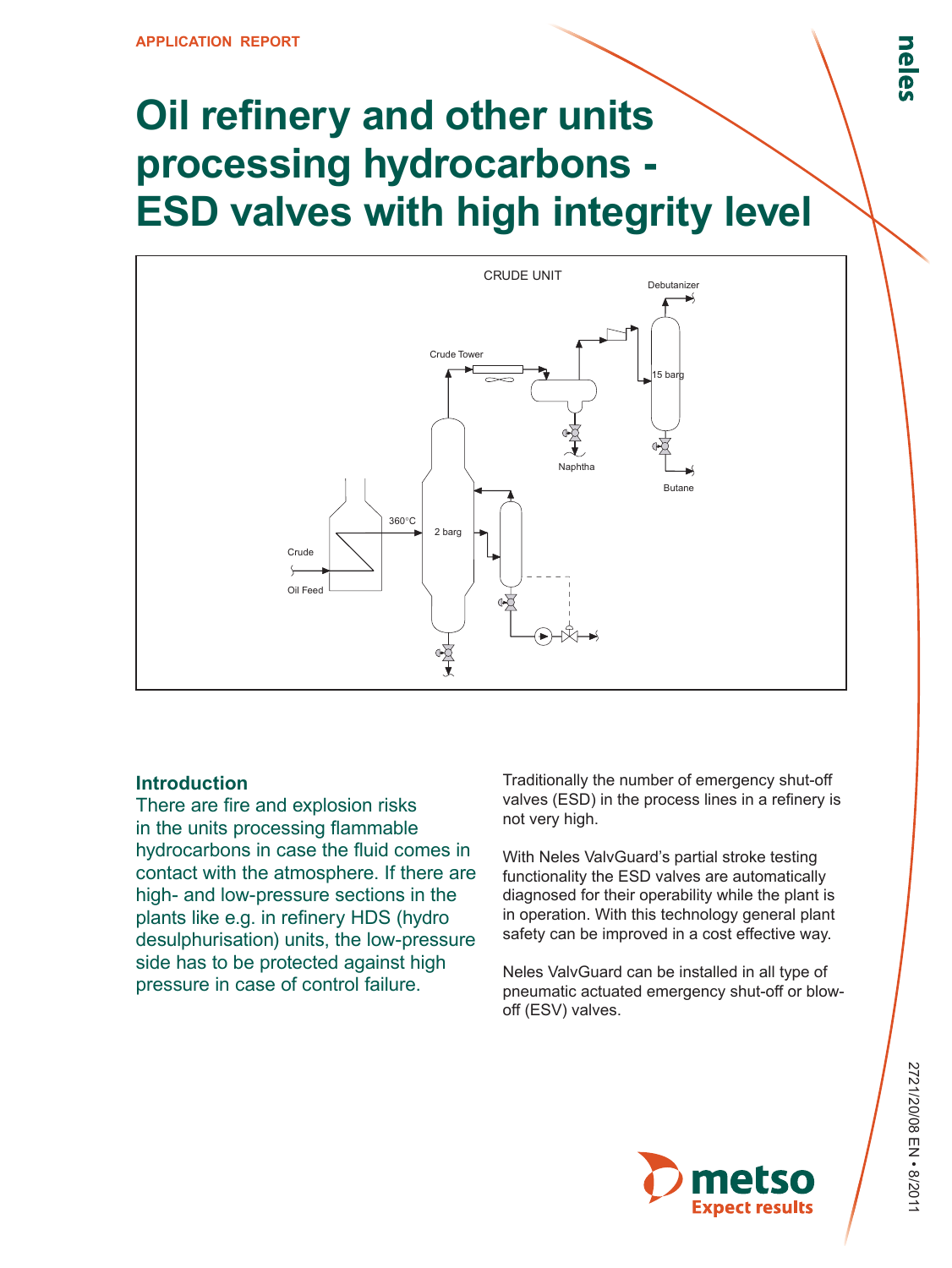The following areas need special attention because of increased risks:

#### **Distillation tower bottom areas**

The fluid is in liquid phase in the lower part of the towers and under the pressure by the large gas volume in the unit. In case of e.g. a shaft seal leakage at the bottom-flow pump, large volumes of liquid may run out.

A fire safe ESV valve in the bottom line reduces effectively the probable maximum loss in these locations.

#### **Towers of special interest to the safety engineer**

- ❑ Towers with LPG
- ❑ When a droplet of LPG leaks out it vaporizes and a 200 times larger hydrocarbon gas volume is formed
- ❑ Crude oil and heavy oil distillation.

# **X Series Ball Valve with Spring-toclose Actuator and Neles ValvGuard**



Due to the high oil temperature a smallest leakage may cause a fire. Coke formation takes place in temperatures above 300 °C. This and the corrosiveness of the oil are causing need for more cleaning and maintenance at the pumps and their suction filters than with clean fluids. These operations are to be executed when hot oil under pressure flows in the neighboring piping.

# **High pressure separator outlet lines**

The treated oil in the reactor section is collected in the hp-separator from where it is let down to the low-pressure section for fractionation.

The extreme case: Hydrocracking unit. The pressure in the reactor loop is about 200bar but on the distillation side it is about 10bar. The ESD valve must work if the control valve fails.

Note 1: Separate reports are available to discuss the ESD valve solutions in heater areas, valve selection for heavy cokey oil and for turbo compressor isolation.

### **X series valve offering**

The X series XA, XT is a seat-supported ball valve with full bore, type body, and reduced bore, type XB, XC, body versions.

For emergency shut-off the reduced bore version is in most cases acceptable for better economy. It is also technically recommended for smaller actuator size and therefore shorter closing time and lesser space demand and less total weight.

For large nominal sizes and high pressures Neles have in program trunnion-mounted ball valves.

#### **Seat options, soft or metal-seat**

The program includes normal soft seats and allmetal seats.

For applications with fire risk the all metalseated valve is recommended. Compared to the soft-seated ball valves the first ones are not delivered drop-tight but the leak rates of metalseated valves are negligible from the point of view of sustenance of the fire. They are much less than the leak rates of a soft-seated ball valve when the seats are partially destroyed by the fire or when the seats are completely destroyed and the sealing takes place by the secondary metal contact like demonstrated in the fire-safety tests.

Metal-seated valves needs higher operating torque than soft-seated valves.

The X series offering is designed primarily for metal seats, which is revealed in the use of driver-design and high-strength steels in the torque transmission from stem to the ball.

Series XA, XT / XC, XB with metal seats.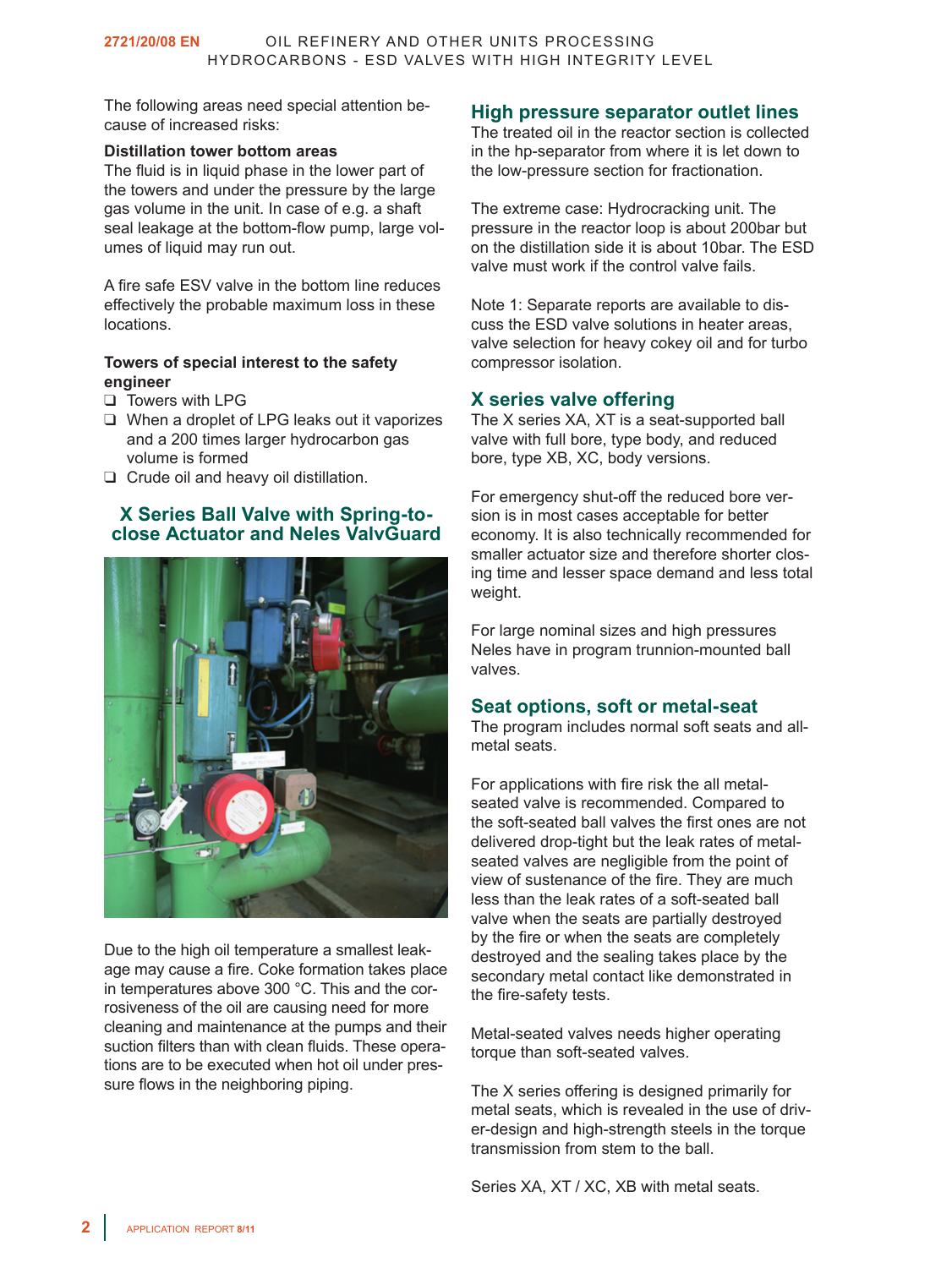#### **Maximum leak rates, metal seats**

Standard factory testing: ISO 5208 Rate C (equals to 30% of IEC/ISA class 5 leakage at 20bar test pressure)

| <b>Valve size</b> | Leak rate ml/min |               |
|-------------------|------------------|---------------|
|                   | <b>Rate C</b>    | <b>Rate B</b> |
| 2"                | 0.09             | 0.03          |
| 3"                | 0.14             | 0.05          |
| 4"                | 0.18             | 0.06          |
| 6"                | 0.27             | 0.09          |
| 8"                | 0.36             | 0.12          |

ISO Rate B (10% of class 5) is a standard option.

The body has the pressure release property over the seat which has the back-up spring.

## **Series XA, XT / XC, XB with PTFE seats**

The design has the body cavity pressure release property.

The soft seated X series is fire tested.

#### **Actuator and control options**

In usual pressures and valve sizes in refineries Neles series BJ spring-to-close actuator is the most suitable selection.

For normal applications the stroking times achieved with the Neles ValvGuard alone may not be short enough.

For the quick closing action a separate quick exhaust valve (QEV) or volume booster (VB) mounted in series to Neles ValvGuard can also be used.

Typical full stroke closing times with ValvGuard only and with extra instrumentation:

| <b>Valve size</b> | <b>Typical Closing Times</b> |                             |  |
|-------------------|------------------------------|-----------------------------|--|
|                   | <b>With VG</b><br>only       | <b>VG with VB</b><br>or QEV |  |
| 2"                | $< 4 s^*$                    | < 1s                        |  |
| 8"                | $<$ 45 s $*$ )               | $< 3s*$                     |  |

\*) Depending on the actuator size used

In case of the air supply failure the ValvGuard drives the valve to closed position automatically.

Other actuator options:

Double acting actuator with air volume tank:

- ❑ Used for reducing the cylinder size and shortening the closing time in large valve sizes.
- ❑ With the power from the tank it is possible to operate the valve few times in case of the air failure.

Electric actuator with a gear:

- ❑ Used e.g. in tank farm and loading areas, if air supply is not available. Operation times are longer than with pneumatic actuators.
- ❑ Because of the fire risk the actuator and the power cables should be specified for a certain burning time.
- ❑ Because of the cabling costs, the total costs of electric actuation are essentially higher than the costs of pneumatic system, which relies on the existing instrument air network.

Neles ValvGuard can be installed to pneumatic actuators only.

#### **Neles ValvGuard**

Most ESD valves can be closed at least some degrees without causing harm to the process. Also, ESV valves which have suitable dead angle (e.g. most ball valves) can be opened few degrees without opening the flow.

Neles ValvGuard can partially close or open the valve to check it's operation. The valve movement during partial stroke testing can vary between 3-100%. Normally this value is 20% for normally open valves, if process allows. For normally closed valves the partial stroke test size needs to be less than the valve dead angle, which is normally between 5-15%.

During the partial stroke test the cylinder pressure is measured. That information is used for the diagnostics information, i.e. valve breakaway pressure and load factor calculations.

Refer to bulletins 9VG20 and 9VG20B for more information about Neles ValvGuard and it's functionality.